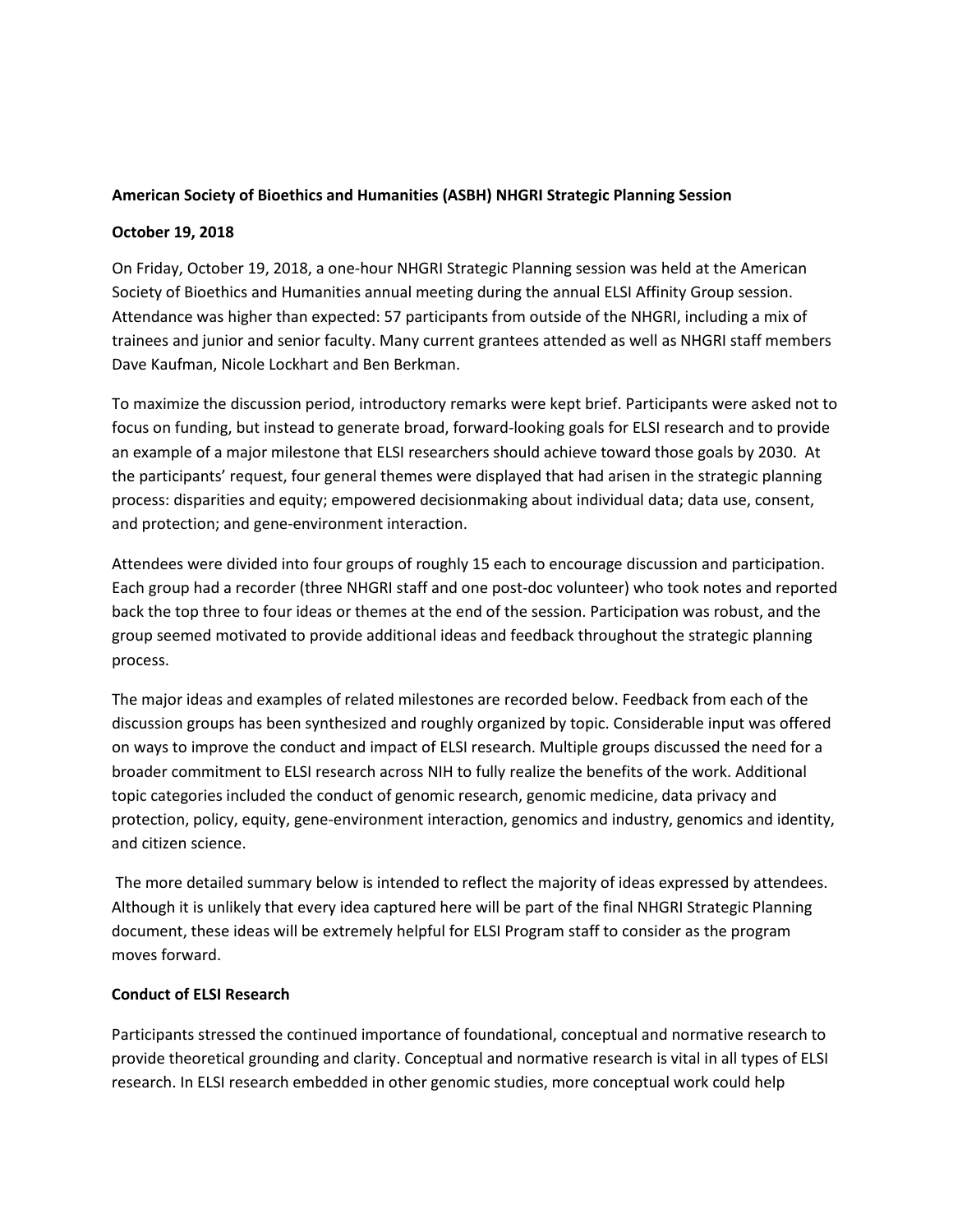researchers develop stronger formative bases for empirical work (which is sometimes viewed as being reactive).

Participants felt ELSI research should strengthen efforts to increase the overall impact of ELSI research on real-world issues. As the field of ELSI research evolves, broader multidisciplinary participation may be needed to identify new approaches, insights, and solutions.

Participants were also supportive of more international ELSI research, including both comparative analyses and international partnerships, such as the **H3Africa program**. At a high level, participants emphasized that ELSI considerations should permeate the framing of the NHGRI Strategic Plan and not be isolated within a single section. Attendees also described the need for ELSI research at other NIH Institutes and Centers and better coordination and dissemination across the NIH.

# **Conduct of Genomic Research**

Attendees encouraged more research partnerships that would continuie to align research, industry, and community goals surrounding genomics. To this end, ELSI work should promote transparency from commerical genomic interests and set policy goals for industry. Effective outreach to commercial entities is needed to bring bioethical standards into commercial environments.

# **Genomic Medicine Implementation**

Genomic medicine must be considered in the context of the broader healthcare system. This includes a more complete understanding and appreciation for real health resource trade-offs that may arise as funds for genomic medicine compete against funds for other medical and public health activities. Development of new models for genomic medicine implementation that consider practical, ethical, and economic factors and do not increase health disparities will be essential. An organized, balanced effort to develop evidentiary standards to bring genomics into practice would represent significant progress towards this end.

Patient and provider education will be vital to genomic medicine implementation. The genomics community should develop appropriate goals and claims to avoid over-inflating the potential of genomics. Patient education should be tailored to specific clinical and social contexts and focus on practical and reasonable genomic interventions. Efforts to improve genomic literacy should demonstrably increase knowledge in patients and providers.

Attendees also stressed the importance of considering gene-environment interactions in a way that broadens the standard conception of environment. Consideration of how to bring economic, social, cultural, and justice factors into context with the broader physical environment is warranted. Geneenvironment interactions should be explored as an important factor situating genomics within health care. Such understanding can help the public to put genes into the broader environmental context and understand the relative contribution of both genes and environment. Further research into the ELSI issues surrounding epigenomics (see [definition\)](https://www.genome.gov/27532724/) is also needed.

### **Data Privacy, Protection and Use**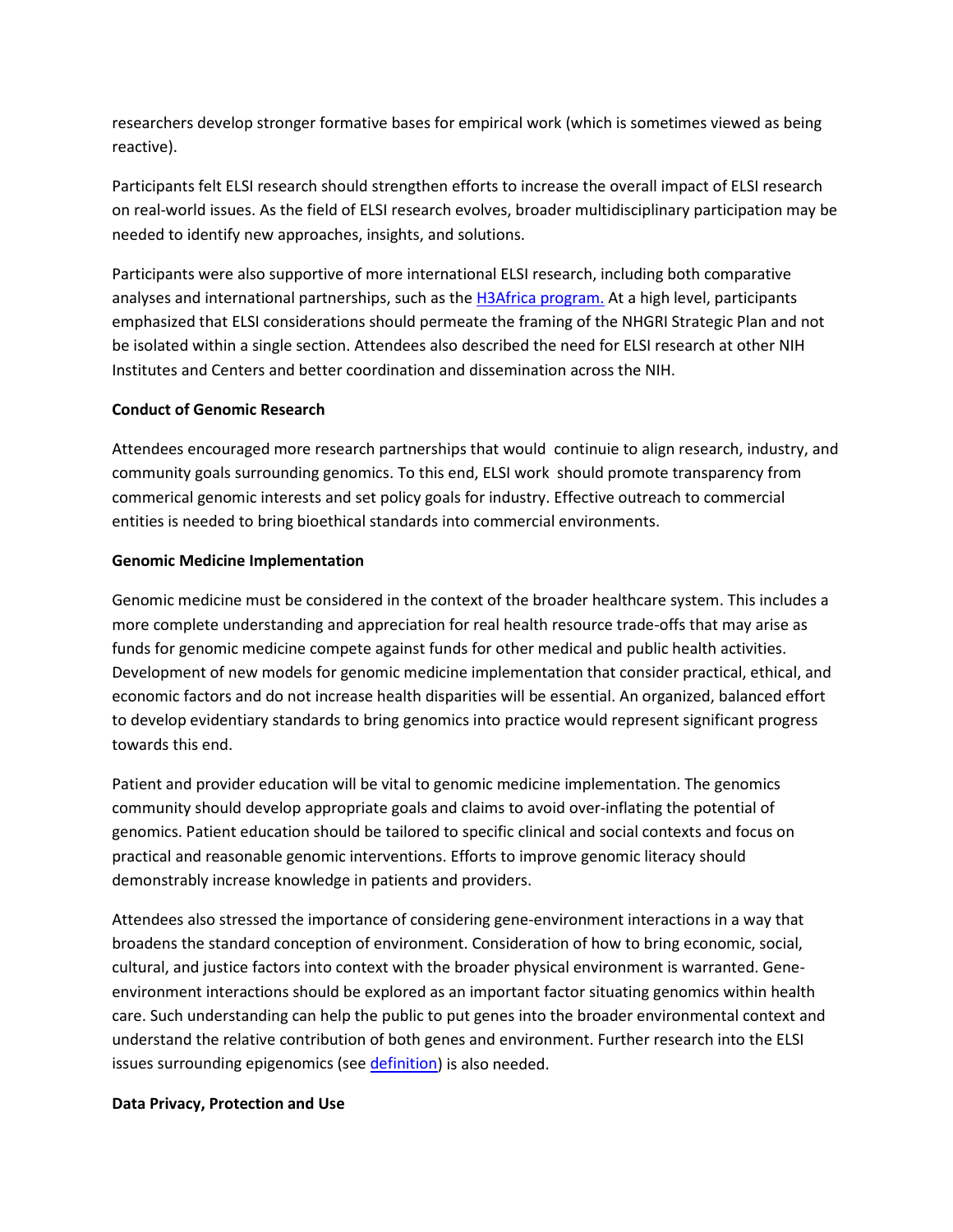As the uses of genomic data evolve, concepts of data privacy and protection will continue to require examination and evaluation. Human subject protections and consent frameworks could evolve to accommodate new uses of genomics data or, alternatively, the data uses could yield to evolving protection practices and frameworks. Defining practical and normative boundaries and policies to honor the terms of consent in a decentralized data environment is a considerable challenge as data can easily become disconnected from its provenance. Success in this area could include clear mechanisms for people to control or change how their data are being used, even if they have previously provided broad consent or permission.

Data hacking and re-identifiability and the fear of such events are pressing concerns in the broader research community and the public. Attendees expressed concern about the potential roll back of existing protections (e.g., the Genetic Information Non-discrimination Act, Health Insurance Portability and Accountability Act, etc.). One approach could be to depoliticize or codify key protections in local institutions to potentially limit the impact of changing political priorities.

Participants also discussed the need to understand potentially new uses of genomic data in a variety of settings. Attendees described the need to explore our relationships with personal and family data and its relevance to institutions, including social group membership and the accompanying benefits (e.g., access to insurance or access to medicine based on pharmacogenomic testing). Relatedly, there is an opportunity to learn how genomic data could be used collectively outside of academic research setting. For example, exploring how patient community groups use their own data to solve problems (e.g. embarking on self-funded research, locating additional participants, or identifying beneficial coping or treatment strategies) might provide specific examples of success.

### **Policy**

Similar to the call for continued normative and conceptual research, attendees also stressed the need to revisit foundational legal research. More work is required to better understand and improve the use of genomic information within the legal system. Impending regulatory changes, like the revised Common Rule, require increased clarity on whether and how genomic data should be considered identifiable. Policy makers should try to understand and align researcher and public goals and increase transparency and the use of desirable practices. Such alignment should help resolve approaches to perennial issues like consent for biobanking or reconciling competing interests among clinical care, industry, and the public.

### **Equity**

As at other strategic planning sessions, the importance of increasing diversity and equity throughout the field of genomics was emphasized by all groups. The clinical, research, and ELSI workforce must become more inclusive of individuals of different races, socioeconomic status, sexual and gender minorities, and the disabled.

In the research realm, participants described several potential areas to measure successful increases in equity. They included robust and diverse participation in public datasets and biobanks and mitigation of